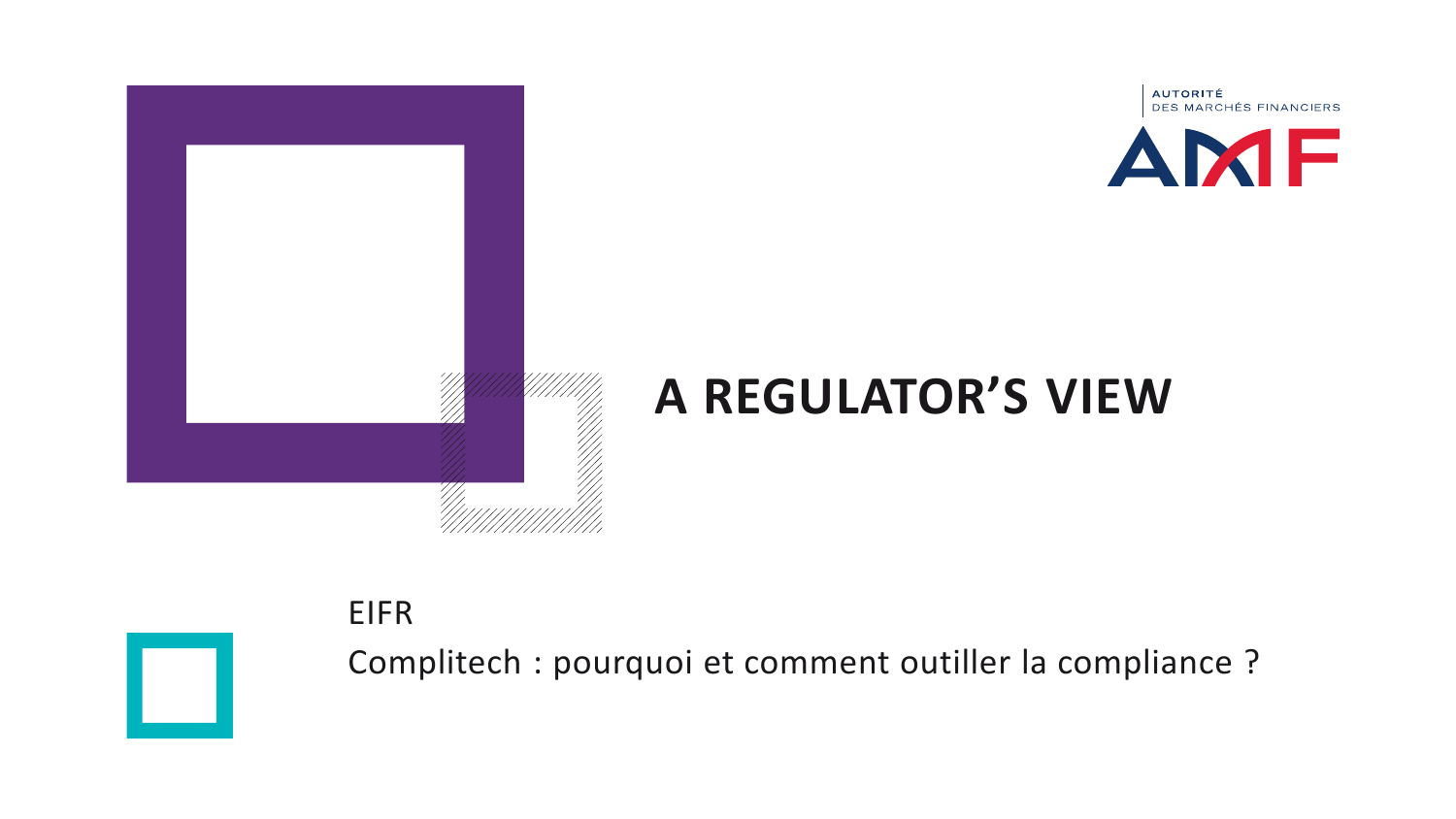

## Sommaire

#### $\Box$ Huge changes in the past 10 years

#### Which tools for the compliance function and how to make it work?

- What changes does it mean for a regulator?
- What do we expect from our regulated entities?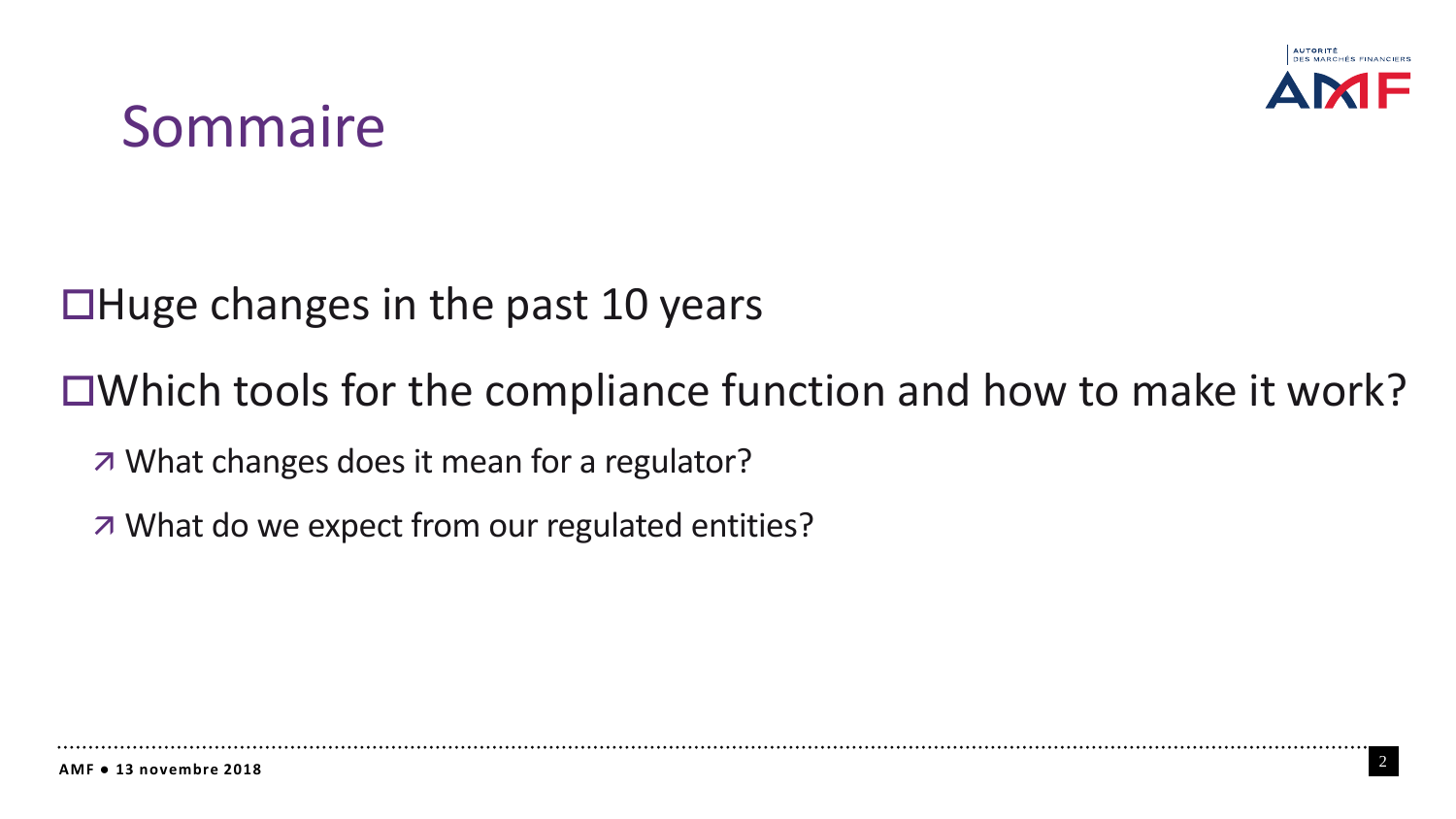# Huge changes in the past 10 years (1/3)



 $\Box$  The activities of the regulated entities have evolved significantly since 2008 and continue to change. Examples in the scope of supervision of the AMF

- $\overline{z}$  High frequency trading / algorithmic trading
- More and more financial products (including complex ones) are sold through internet platforms. Internet platforms are more and more easy to create from scratch and can provide investment services to French clients from any European country using the passports
- $\overline{z}$  Traders and clients are using all new ways of communicating with each other
- $\overline{z}$  Use of artificial intelligence in day to day customer relationship as for investment advice
- Social networks have huge impact on market prices and volumes
- Newcomers, new assets, new technologies everywhere (e.g. : blockchain, fintech, crypto-currencies, ICOs)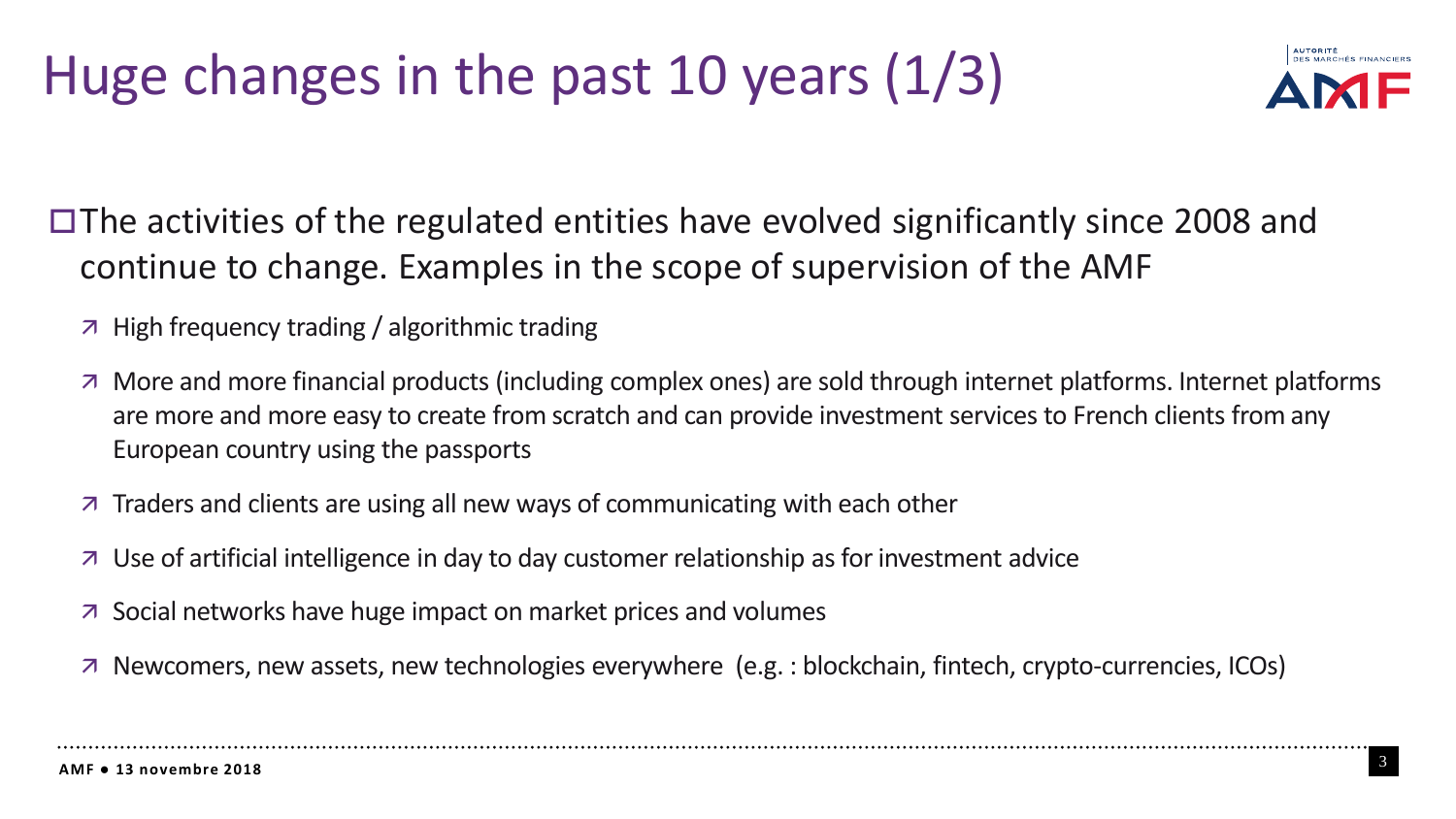# Huge changes in the past 10 years (2/3)



 $\Box$  A huge amount of new regulation implemented post-2008 with new features:

- $\overline{z}$  texts on specific products or specific part of activities (e.g. short selling regulation, or EMIR for all derivatives users) which complement sectoral regulations but are sometimes siloed
- $\overline{a}$  more and more systematic use of regulations instead of directives which means that there is no transposition in French law. No more single reference texts in French law
	- $\triangleright$  Main international firms have been used to it for a long time but it is a real challenge for smaller firms
- regulations are changing frequently with cross-reference changes (MIFIR also changes articles in EMIR)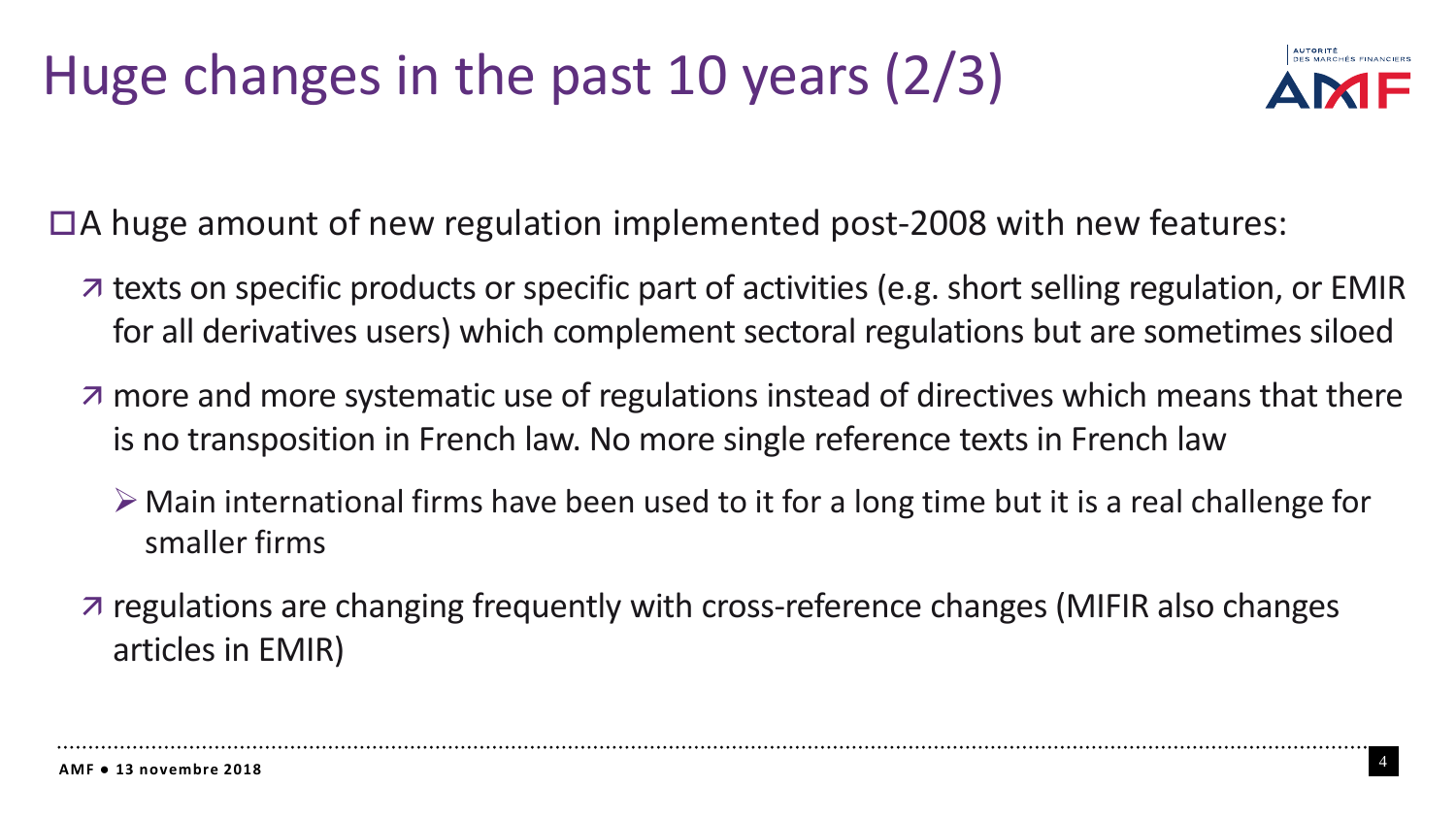

Following 2008, all new regulations come with a reporting (both on market and on prudential sides)

Regulators rely more and more on data reported and expectations on data quality are rising sharply (e.g. BCBS 239 for prudential regulation; market regulations now explicitly state what controls and processes must be in place within firms to ensure good quality reportings); reporting rules are more and more detailed.

Quantity of data received is a challenge for all regulators (see next slide)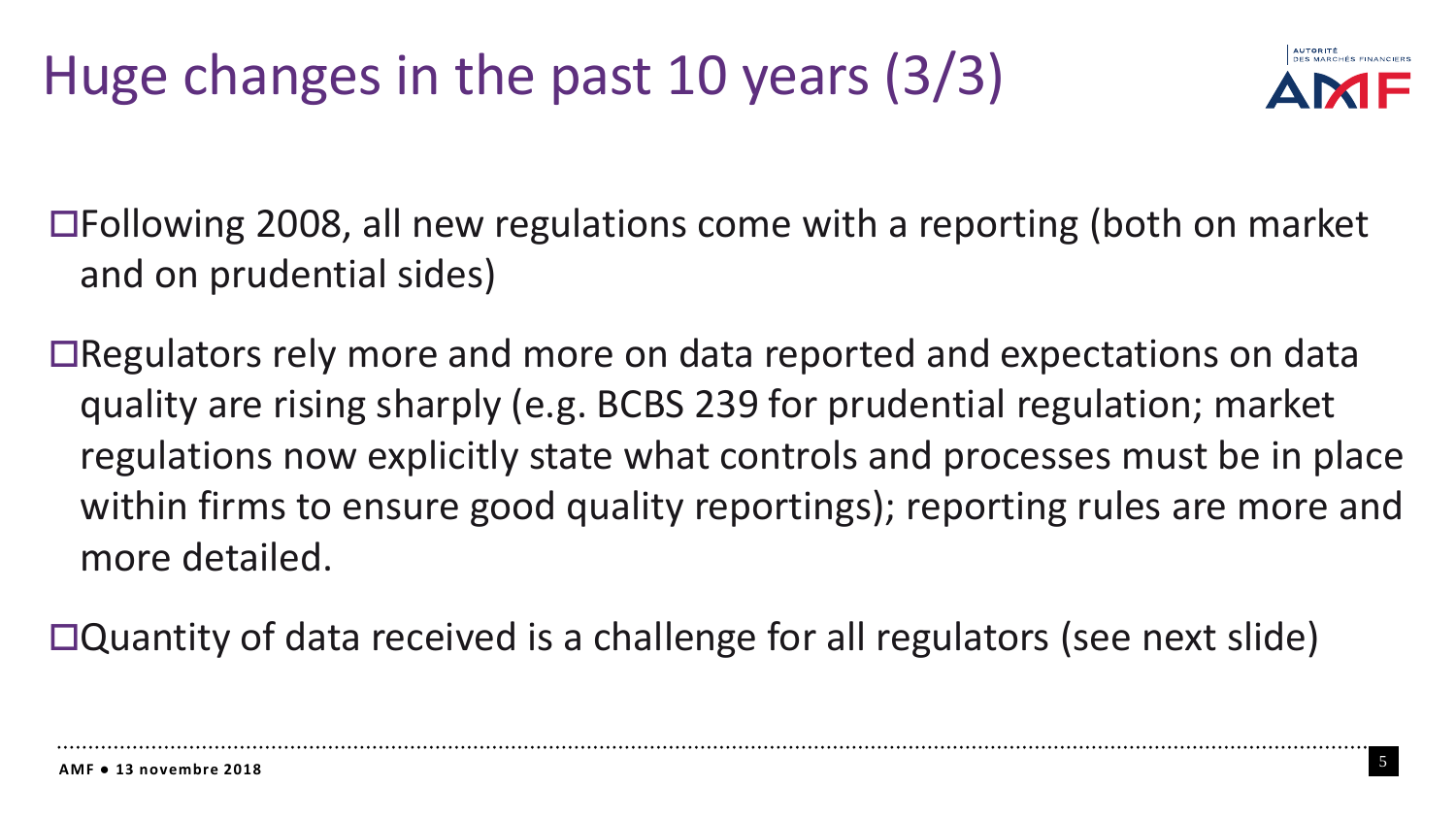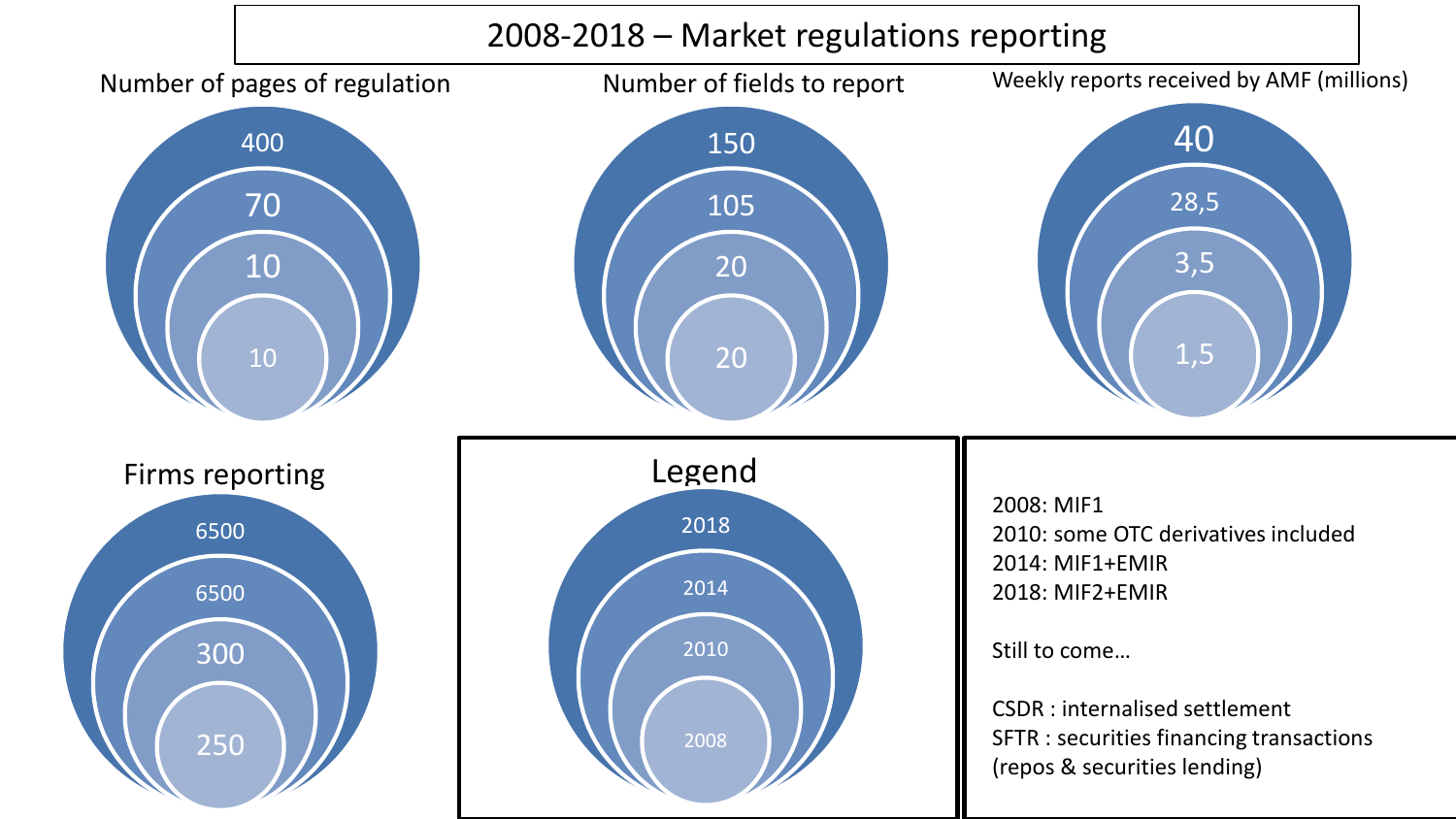### What changes for the regulator? (data 1/2)



- $\Box$  From a supervision model using data to a data-driven supervision (& regulation) model
	- Back in 2010 quantitative jobs were few and the AMF would use data mainly for market surveillance and market abuse detection and enforcement
	- Using data for supervision related topics wasseen as a « nice to have » on most topics and a « must have » on a few ones
	- $\overline{z}$  Following the increase of data feed to the regulator and the increasing complexity of regulation, we went from « nice to have » to « we just cannot do without »
	- Supervision of regulated entities but also regulation itself are fed and guided by data analysis(several recent examples where data reported was used to change regulations)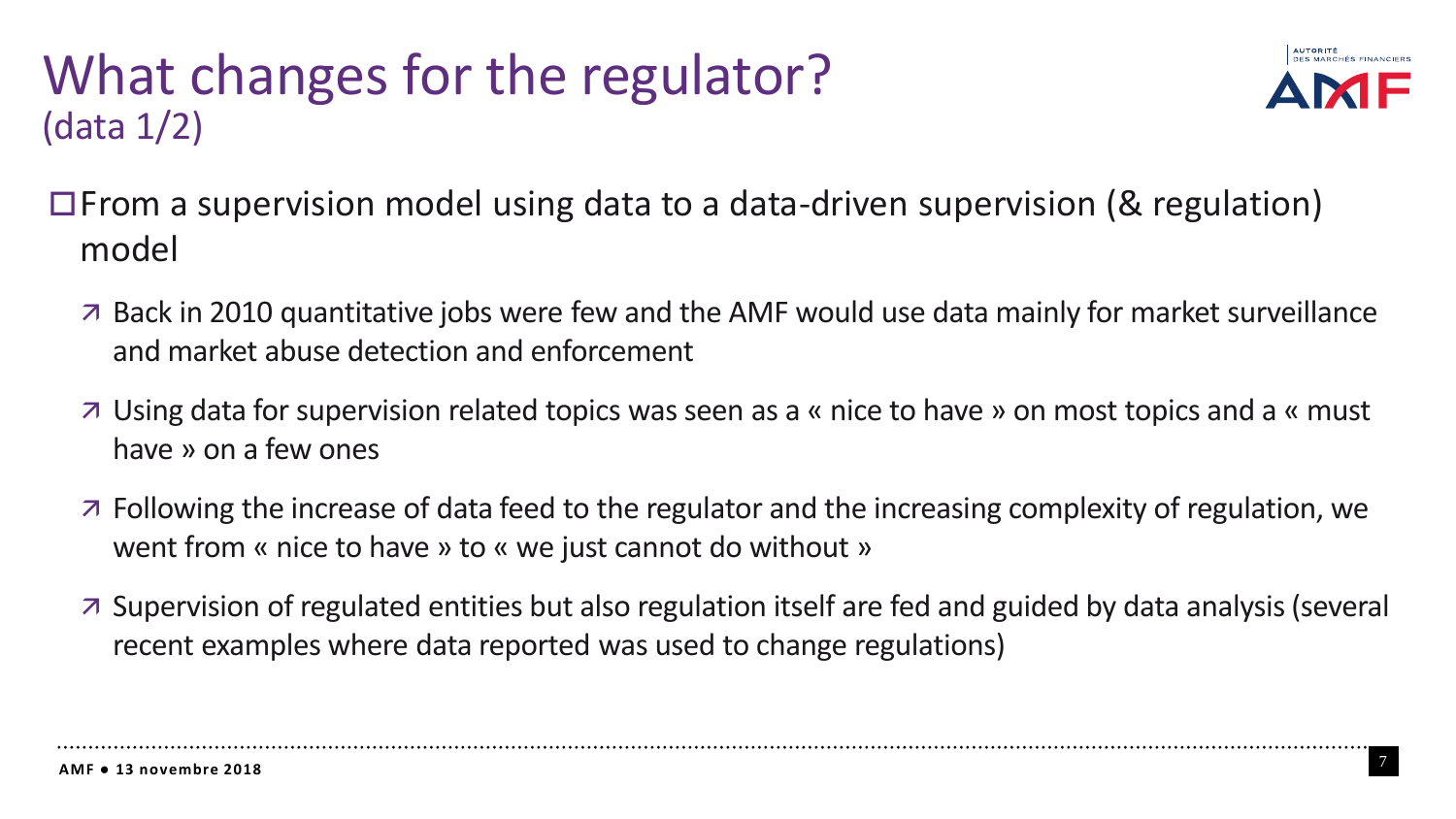## What changes for the regulator? (data 2/2)



Since our approach to data and regulation changes so do our jobs and recruitment

- Develop our data strategy is one of the key points of our new strategic plan for the next 4 years (creation of a Chief Data Officer position & a Data-Driven Supervision team)
- $\overline{a}$  More and more positions of data scientists and many data/IA related internships to help us tackle specific topics and recruit young experts
- $\Box$  We need up-to-date tools which can help us respond to the challenges
	- $\overline{z}$  Significant investment in IT systems with:
		- $\blacksquare$  a new big-data platform for our data analysis
		- $\blacksquare$  a new web-based interface to interact with the regulated entities in a easier and smoother way (which will also lead to the improvement of all our reference data)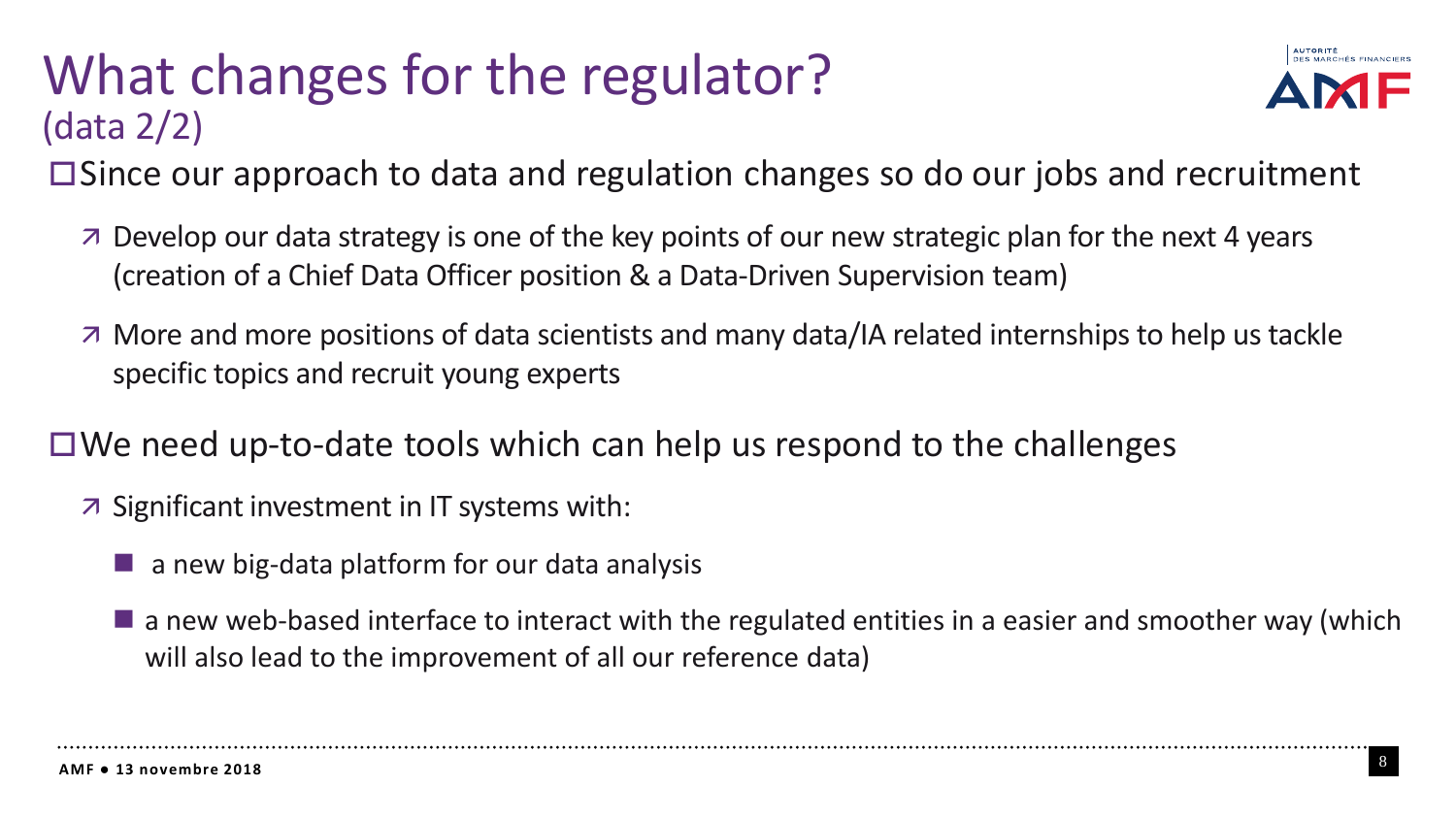#### What changes for the regulator? (our approach toward changes 1/2)



 $\Box$  The regulator also has to be able to face and tackle efficiently a fast-moving environment

- $\Box$  In the past years we have strengthened our relationship with regulated entities and their clients in order to be informed quickly of business changes and new products and react appropriately
- $\Box$  The AMF also created a Fintech division 2 years ago (as did the ACPR) to help building our approach towards newcomers, new assets or new technologies for existing functions
- $\Box$  AMF wants to favour the development of new financial activites in a reasoned way so as not to disrupt the functioning of the markets if we do not see the added value for the end customers. It does not mean that everything has to be regulated (e.g. « labels » or visas)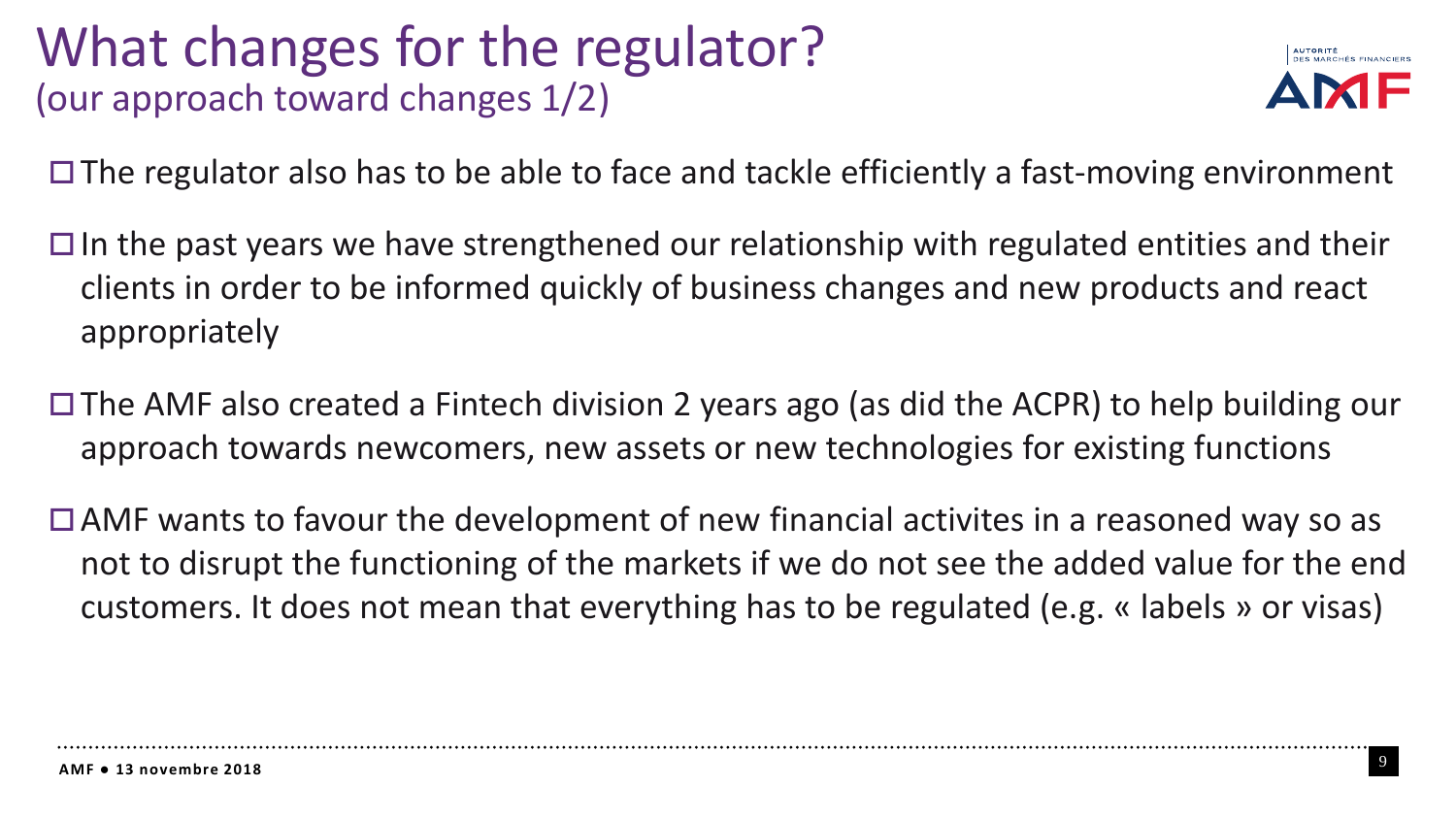### What changes for the regulator? (our approach toward changes 2/2)



 $\Box$  We are also potential clients for regtech/complytech even if our recent experience shows that our needs are sometimes too specific to be available off-the-shelf

 $\Box$  As a consequence we develop bespoke applications for our needs. Some examples:

Monitoring of order books

- $\overline{z}$  Specific monitoring of data quality with cross-checks from other sources
- Tools for scraping/indexing/searching rulebooks from different sources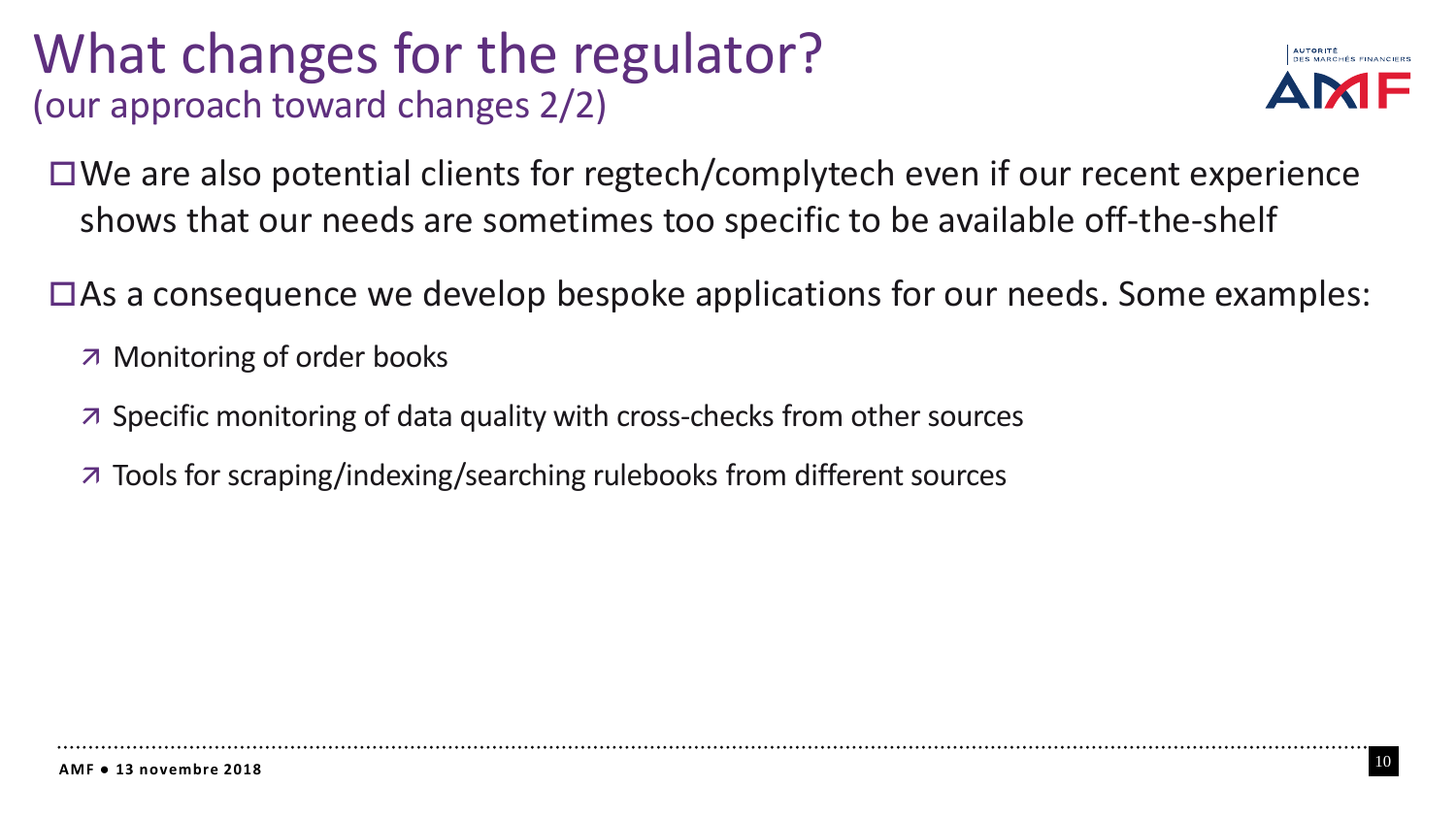## What do we expect from regulated entities? (1/4)

DES MARCHÉS FINANCIERS

- $\Box$  The regulators rely on the ability of the firms themselves to ensure their compliance with regulation (AMF: 450 people, French regulated entities under AMF supervision: 500000+ people)
	- Compliance and risk functions / 3 lines of defence
- $\Box$  As the « 4th line of defence », we expect firms to adapt their compliance organisation to all the changes we mentioned (e.g. do not expect understanding if you cannot report your high frequency transactions because there are too many volumes to report or if you cannot monitor what kind of advice was given to your client because it was done through an interface using IA)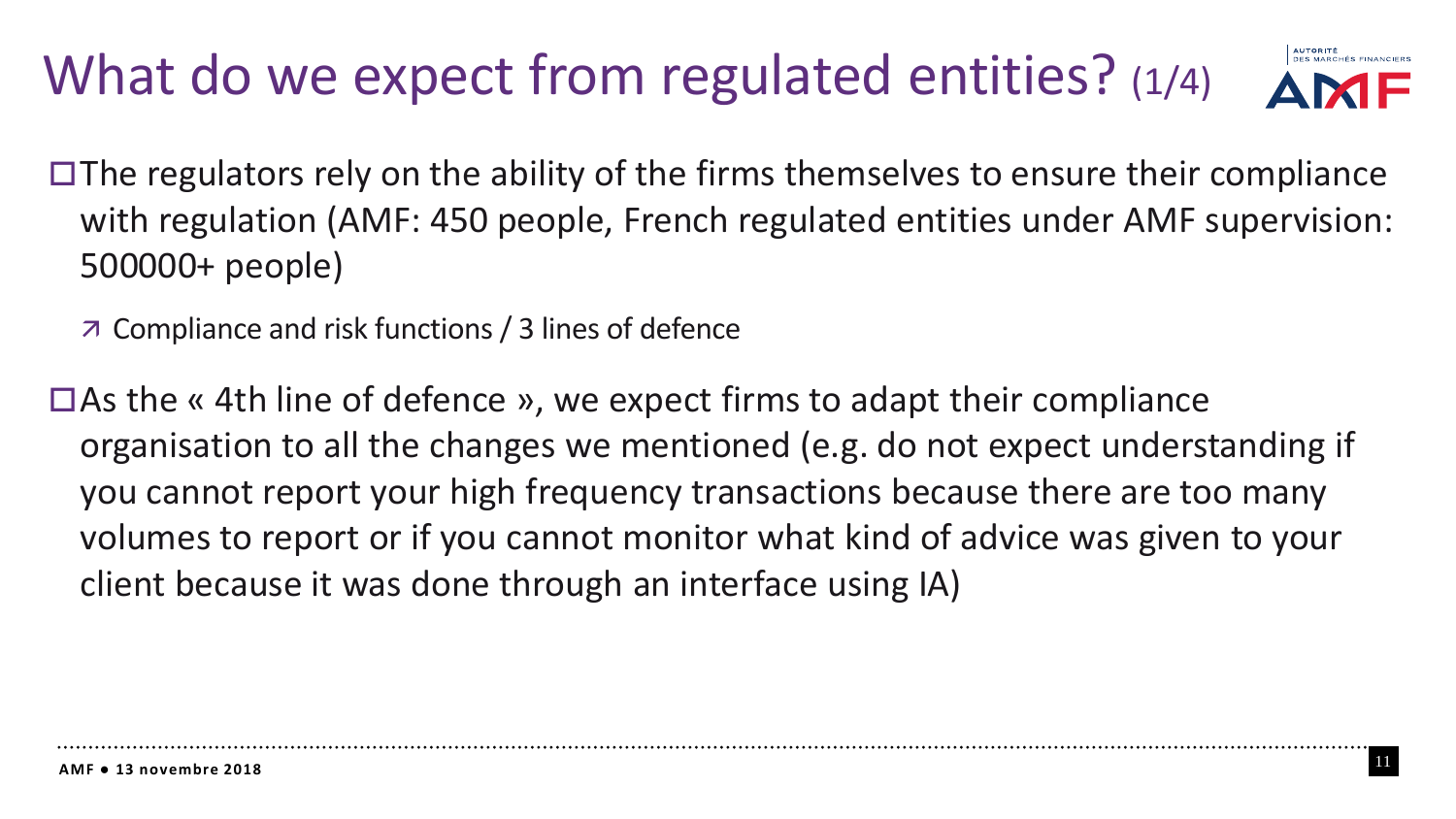# What do we expect from regulated entities? (2/4)

 $\square$  The main issues in our day-to-day supervision:

- $\overline{a}$  adapting the compliance function is easy to say but harder to do. All firms have reinforced their compliance teams but we still face situations where compliance officers lack the knowledge or even the ability to influence business decisions. In other firms, the compliance advisory function is doing a great job but the compliance control function lacks budget or experience.
	- Potential for regtech/complytech to help compliance fulfill their mission. Many firms understand **that they can and need to pool their investments with other firms by relying on specialised providers**
- $\sigma$  ability to cover the full range of activity. Very few firms are fully specialised in a specific activity. It is quite common that a relatively minor activity in terms of income or transactions generate a larger part of compliance risks. It may be exacerbated by the tools used and by the fast pace of developing activity (e.g. very efficient tool for monitoring equity activity but unable to monitor bond or derivatives trading)
	- ◼ **Tools remain tools; only sufficient knowledge of the tools functionalities and the firms activities will allow firms to make sure that the tools fulfill their needs and still does a few years after implementation**
	- ◼ **In particular, using a widely used tool does not guarantee the quality of the controls**

AUTORITÉ<br>DES MARCHÉS FINANCIERS **AME**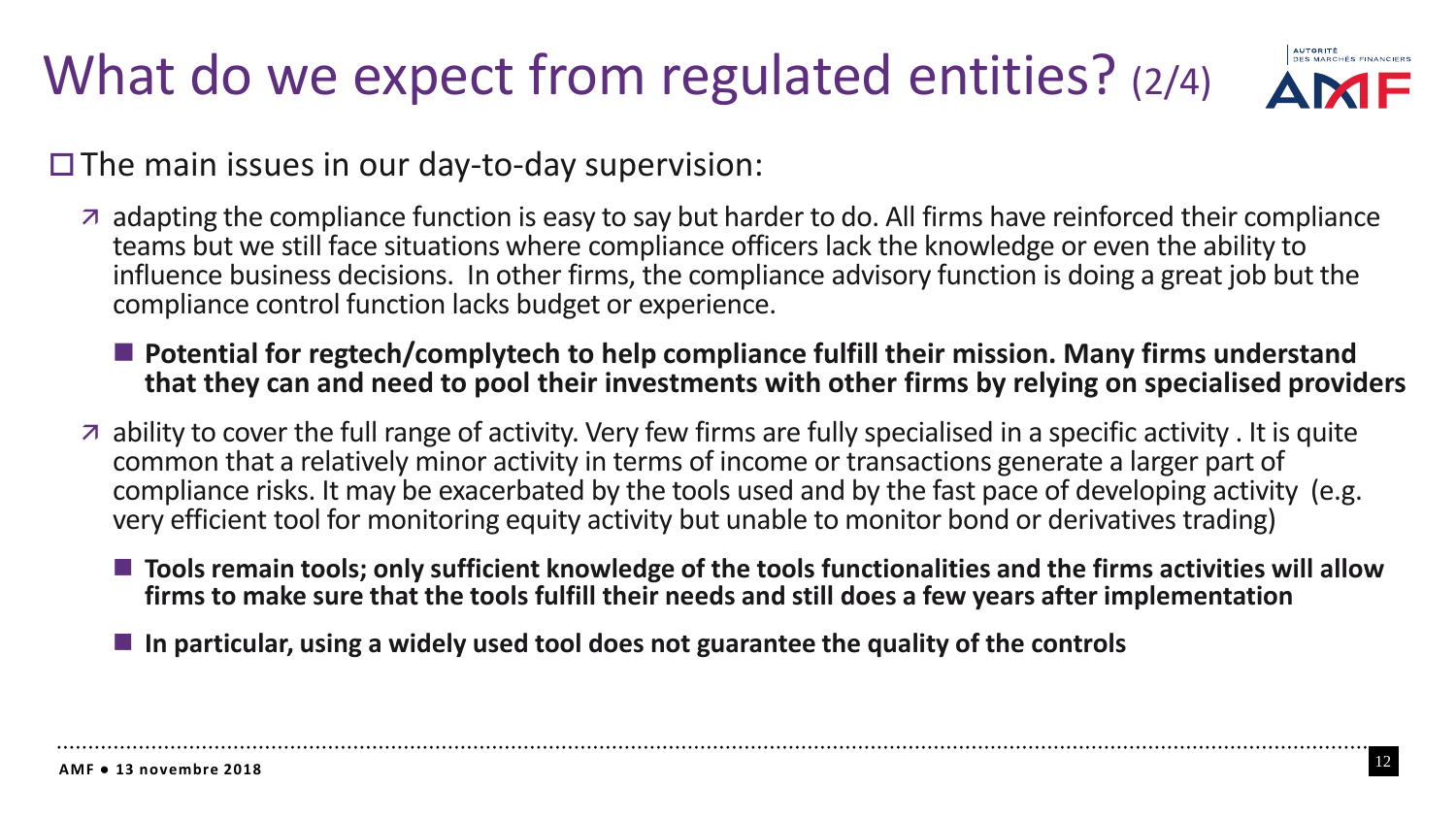## What do we expect from regulated entities? (3/4)



 $\Box$  The main issues in our day-to-day supervision (more specific to reportings):

- complexity of the IT systems, specifically after multiple internal restructuring : impairs the ability of compliance and risk functionsto monitor properly the full scope of activity and to do proper internal reporting or reporting to regulators
- $\overline{a}$  insufficient knowledge or control of the links between IT systems and regulatory requirements including reporting. Difficulty to follow up with all regulatory changes
- $\overline{z}$  reluctance of the compliance function to dig into « technical » or IT topics
- $\overline{a}$  when main regulations are implemented, most firms manage their projects well but fail to switch to a satisfactory « business as usual » mode
	- **IT** projects and infrastructures remain complex to implement & manage. Simpler & more agile **solutions dedicated to reporting would help**